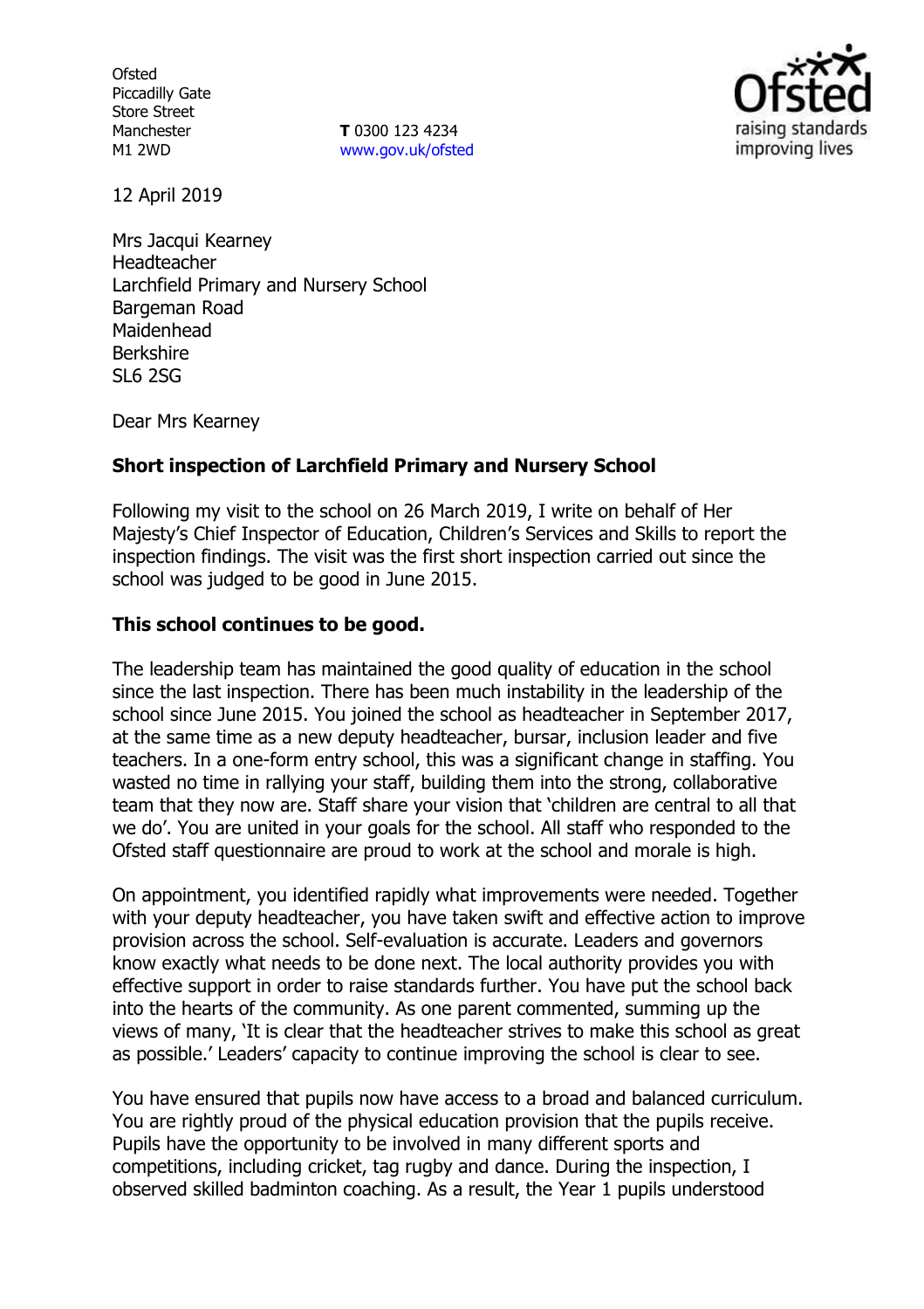

exactly how to hold a racquet and shuttlecock in order to serve. The curriculum is enriched through a range of extra-curricular activities such as archery, fencing, computing and choir.

Pupils talk with enthusiasm about their school. 'Pride in the badge' runs deep at Larchfield. Pupils are proud to attend the school and are proud of the work they produce. Presentation is of a high quality. Pupils love many aspects of school life, including their daily mile run, hot chocolate reward time and science experiments. They told me that behaviour is mainly good, other children are friendly and teachers are 'really, really helpful'. Parents, too, are proud of their local school. They spoke to me about how their children are always smiling. As one parent wrote, 'My child is very happy to be here and we are part of a wonderful school family.'

At the last inspection, leaders were asked to improve the teaching of mathematics, You and your staff have successfully addressed this. In 2018 at the end of key stage 2, the attainment of pupils was in line with the national average at the expected standard. In addition, a higher-than-national-average proportion of pupils exceeded the expected standard. However, current performance information and work in current pupils' books show that the most able pupils are not always challenged enough in their mathematics throughout the school.

Leaders were also asked to enrich the outdoor learning opportunities for children in the early years. They have established outdoor classrooms that enable children to enjoy their learning across all areas of the curriculum. Since your appointment, you have grown the Nursery so that more children can attend and benefit from the valuable provision that you offer.

#### **Safeguarding is effective.**

Leaders and governors fulfil their statutory safeguarding duties well. You have established a strong culture of safeguarding. Leaders are tenacious in their approach to ensuring that pupils and their families get the support that they need. Records are comprehensive and show that swift action is taken when necessary. Pre-employment checks demonstrate leaders' thorough action in ensuring the suitability of all staff and volunteers to work in the school. Safeguarding training is regular, and policies and procedures are fit for purpose. Adults understand their safeguarding responsibilities well.

The pupils that I spoke to during the inspection say that they feel safe in school. Pupils have a good understanding of what bullying is. They said that bullying is 'extremely rare' at Larchfield and that 'teachers definitely try to sort it out'. The curriculum includes helpful advice on e-safety. Pupils know not to share personal information and to tell an adult if they are worried about something online.

#### **Inspection findings**

 We agreed that the focus for the inspection would be on: the teaching of mathematics; how effectively leaders are improving standards in reading, including phonics; and the effectiveness of the outdoor areas in the early years.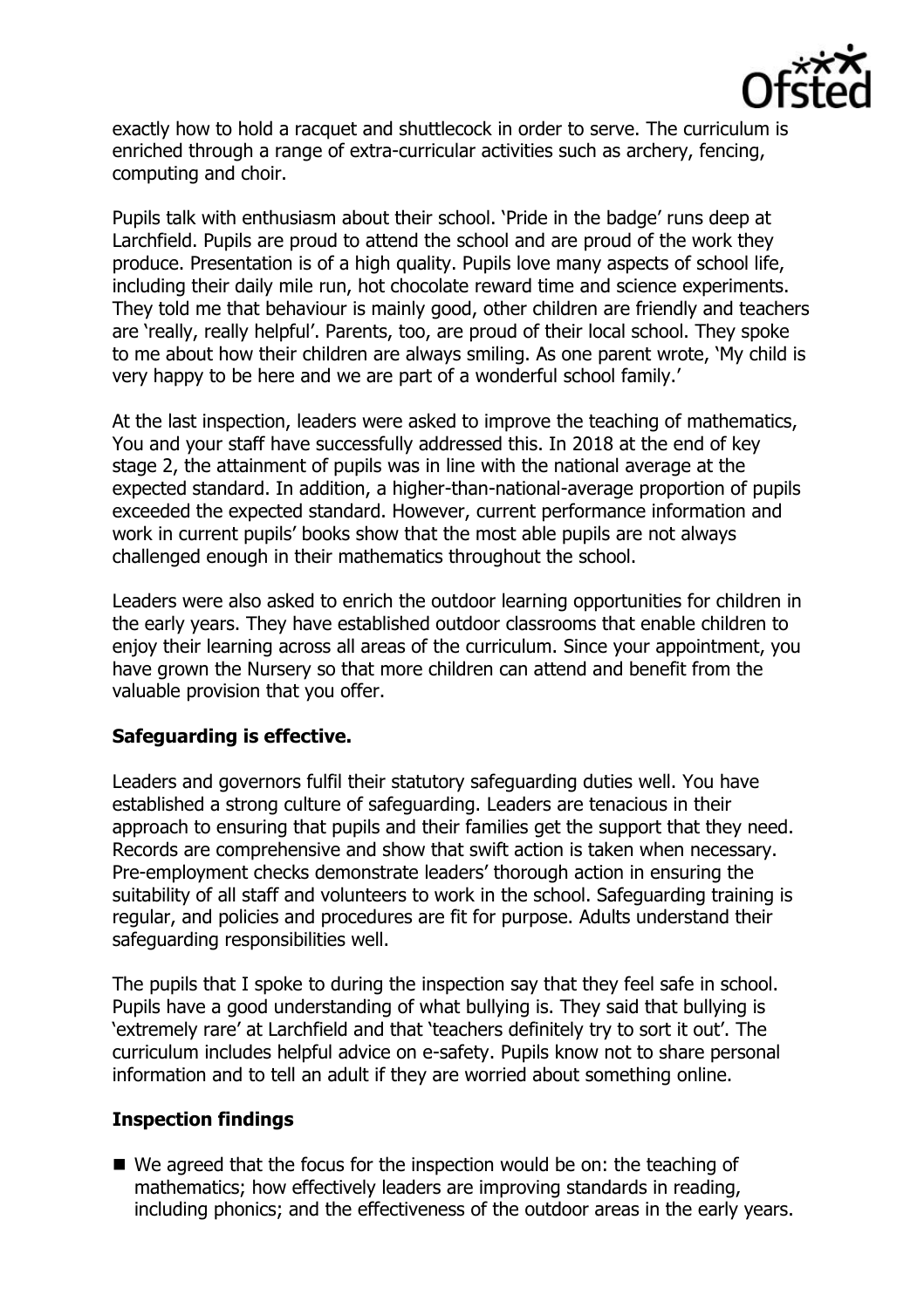

- $\blacksquare$  The teaching of mathematics is effective and most pupils, including disadvantaged pupils, make strong progress. Pupils have a sound grounding in the basic skills needed to be successful in their learning. The mathematics curriculum provides a strong balance of problem-solving and reasoning. Pupils can apply their mathematics knowledge increasingly well to different contexts and different subject areas. For example, during my visit, pupils in Year 2 were using their knowledge of reading scales to help them read thermometers to measure the temperature of water. Nevertheless, leaders have high expectations and know that the rates of progress of the most able pupils in mathematics are not strong enough.
- Leaders have responded swiftly to the below-national-average attainment in reading at the end of key stage 2 in 2018. You have purchased a new reading scheme and a wide range of good-quality texts, which have created a culture of enjoyment of reading. Pupils confidently told me about their favourite books and authors including Roald Dahl, David Walliams and Rick Riordan. Teachers ensure that pupils have good reading habits. Pupils read regularly at home and at school.
- Teachers maximise opportunities to improve pupils' vocabulary and, as a result, pupils are ambitious with their word choices. Pupils also understand the development of character well. For example, in a Year 6 English lesson pupils were confidently discussing the changes in the personality of Macbeth once he had plotted to kill Banquo, showing a sound understanding of the plot structure and the necessary vocabulary.
- Teachers' assessment of reading is accurate. Any pupil who is not making the required progress is swiftly identified and support allocated. Nevertheless, evidence in pupils' books is limited in showing that they are using a wide range of comprehension skills.
- The proportion of Year 1 pupils reaching the expected standard in the phonics screening check had been declining over the past few years. Since your appointment, you have taken very effective action to halt this decline, resulting in outcomes in line with national figures in 2018. Inspection evidence and current assessment information indicate that the teaching of phonics is effective.
- Leaders have effectively developed the use of the outdoor area in the early years since the last inspection. The outdoor-learning environment is organised and appealing. Staff ensure that there is a wide range of engaging activities available for children to explore and enjoy, often linked to the children's specific interests. As a result, children show great curiosity in the world around them and their physical development is well supported. Children access resources independently, configuring them for their play and solving problems together. Their oral communication skills are improving rapidly and relationships are strong. However, leaders do not make full use of the outdoor area to inspire children's writing. The progress that children are making in writing is not consistently strong, especially that of boys.